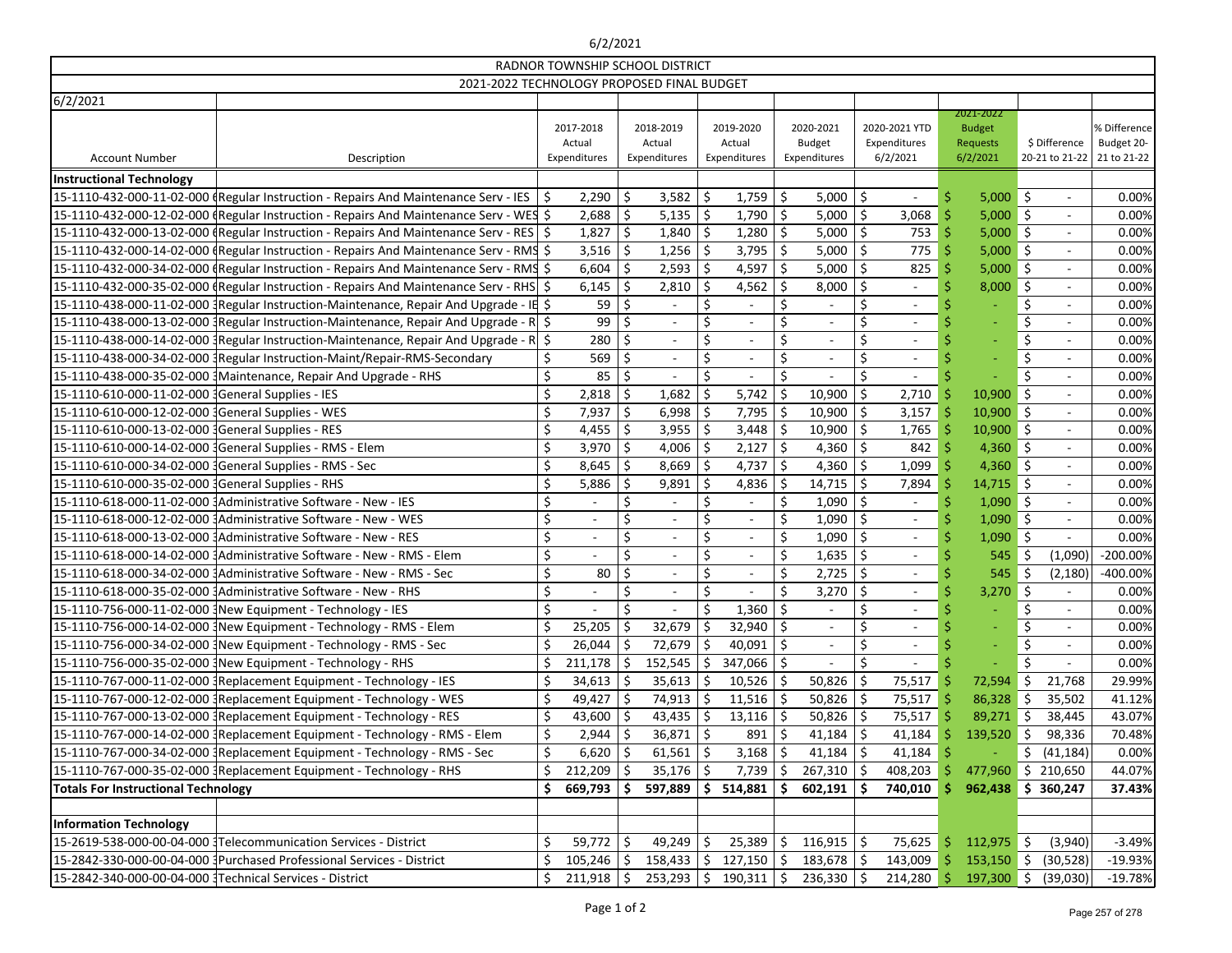|                                                                          |                                                                  |    | 6/2/2021     |    |                                        |    |              |     |               |    |               |    |                               |         |                   |                            |
|--------------------------------------------------------------------------|------------------------------------------------------------------|----|--------------|----|----------------------------------------|----|--------------|-----|---------------|----|---------------|----|-------------------------------|---------|-------------------|----------------------------|
|                                                                          |                                                                  |    |              |    | <b>RADNOR TOWNSHIP SCHOOL DISTRICT</b> |    |              |     |               |    |               |    |                               |         |                   |                            |
|                                                                          | 2021-2022 TECHNOLOGY PROPOSED FINAL BUDGET                       |    |              |    |                                        |    |              |     |               |    |               |    |                               |         |                   |                            |
| 6/2/2021                                                                 |                                                                  |    |              |    |                                        |    |              |     |               |    |               |    |                               |         |                   |                            |
|                                                                          |                                                                  |    | 2017-2018    |    | 2018-2019                              |    | 2019-2020    |     | 2020-2021     |    | 2020-2021 YTD |    | 2021-2022<br><b>Budget</b>    |         |                   | % Difference               |
|                                                                          |                                                                  |    | Actual       |    | Actual                                 |    | Actual       |     | <b>Budget</b> |    | Expenditures  |    | Requests                      |         | \$ Difference     | Budget 20-                 |
| <b>Account Number</b>                                                    | Description                                                      |    | Expenditures |    | Expenditures                           |    | Expenditures |     | Expenditures  |    | 6/2/2021      |    | 6/2/2021                      |         |                   | 20-21 to 21-22 21 to 21-22 |
| 15-2842-438-000-00-04-000 Maintenance, Repair And Upgrade - District     |                                                                  |    | 44,902       | Ŝ. | 107,110                                | \$ | 17,084       | \$  | 126,000       | Ś  | 247,286       |    | 115,200                       | \$      | (10, 800)         | $-9.38%$                   |
|                                                                          |                                                                  | Ś  | 735          |    | 1,818                                  |    | 2,453        | Ŝ.  | 4,905         | \$ | 509           |    | $4,905$ \$                    |         |                   | 0.00%                      |
| 15-2842-618-000-00-04-000 3Administrative Software - New - District      |                                                                  | \$ | 42,544       |    | 42,544                                 | Ŝ. | $64,877$ \$  |     | 74,450        | Ś. | $69,427$ \$   |    | 78,450 \$                     |         | 4,000             | 5.10%                      |
|                                                                          | 15-2842-756-000-00-04-000 {New Equipment - Technology - District |    | 66,130       |    | 83,922                                 |    | 12,999       | -\$ | 96,356        | \$ | 16,958        |    | $82,295$ \$                   |         | (14,061)          | $-17.09%$                  |
| 15-2842-767-000-00-04-000 {Replacement Equipment - Technology - District |                                                                  |    | 76,455       | Ŝ. | 39,318                                 |    | $22,147$ \$  |     | 53,628        |    | $39,166$ \$   |    | 55,808                        | $\zeta$ | 2,180             | 3.91%                      |
| <b>Totals For Information Technology</b>                                 |                                                                  | Ś  | 607,702      | Ŝ. | 735,687                                |    | 462,410      | .S  | 892,262       |    | 806,260       |    | 800,083                       | \$      | (92, 179)         | $-11.52%$                  |
|                                                                          |                                                                  |    |              |    |                                        |    |              |     |               |    |               |    |                               |         |                   |                            |
| <b>Fund 15 Totals</b>                                                    |                                                                  |    | \$1,277,495  |    | \$1,333,576                            | \$ | 977,291      |     | \$1,494,453   |    | \$1,546,270   |    | $$1,762,521$ $$268,068$       |         |                   | 15.21%                     |
|                                                                          |                                                                  |    |              |    |                                        |    |              |     |               |    |               |    |                               |         |                   |                            |
|                                                                          |                                                                  |    |              |    |                                        |    |              |     |               |    |               |    |                               |         | \$                |                            |
| Recap:                                                                   |                                                                  |    |              |    |                                        |    |              |     |               |    | $20 - 21$     |    | $21-22$                       |         | <b>Difference</b> |                            |
| General Fund Transfer to Fund 15                                         |                                                                  |    |              |    |                                        |    |              |     |               |    | \$1,250,807   |    | \$1,250,807                   | \$      |                   |                            |
| Use of Unassigned Fund Balance                                           |                                                                  |    |              |    |                                        |    |              |     |               |    |               |    | 243,646 \$ 511,714 \$ 268,068 |         |                   |                            |
|                                                                          |                                                                  |    |              |    |                                        |    |              |     |               |    | \$1,494,453   |    | \$1,762,521                   |         | \$268,068         |                            |
|                                                                          |                                                                  |    |              |    |                                        |    |              |     |               |    |               |    |                               |         |                   |                            |
|                                                                          | Instructional Technology General Fund Budget Requests            |    |              |    |                                        |    |              |     |               |    | 132,536       | \$ | 51,972                        | \$      | (80, 564)         |                            |
|                                                                          | Informational Technology General Fund Budget Requests            |    |              |    |                                        |    |              |     |               |    | 39,549        | -S | 70,600                        | \$      | 31,051            |                            |
|                                                                          | <b>Technology General Fund Budget Requests</b>                   |    |              |    |                                        |    |              |     |               | \$ | 172,085       | -S | 122,572                       | \$      | (49, 513)         |                            |
|                                                                          |                                                                  |    |              |    |                                        |    |              |     |               |    |               |    |                               |         |                   |                            |
|                                                                          | <b>Total Instructional Technology Budget Requests</b>            |    |              |    |                                        |    |              |     |               |    | 734,727       |    | \$1,014,410                   |         | \$279,683         |                            |
|                                                                          | <b>Total Informational Technology Budget Requests</b>            |    |              |    |                                        |    |              |     |               |    | 931,811       | Ŝ. | 870,683                       | Ŝ.      | (61, 128)         |                            |
| <b>Total Technology Budget Requests</b>                                  |                                                                  |    |              |    |                                        |    |              |     |               |    |               |    | $$1,666,538 \mid $1,885,093$  |         | \$218,555         |                            |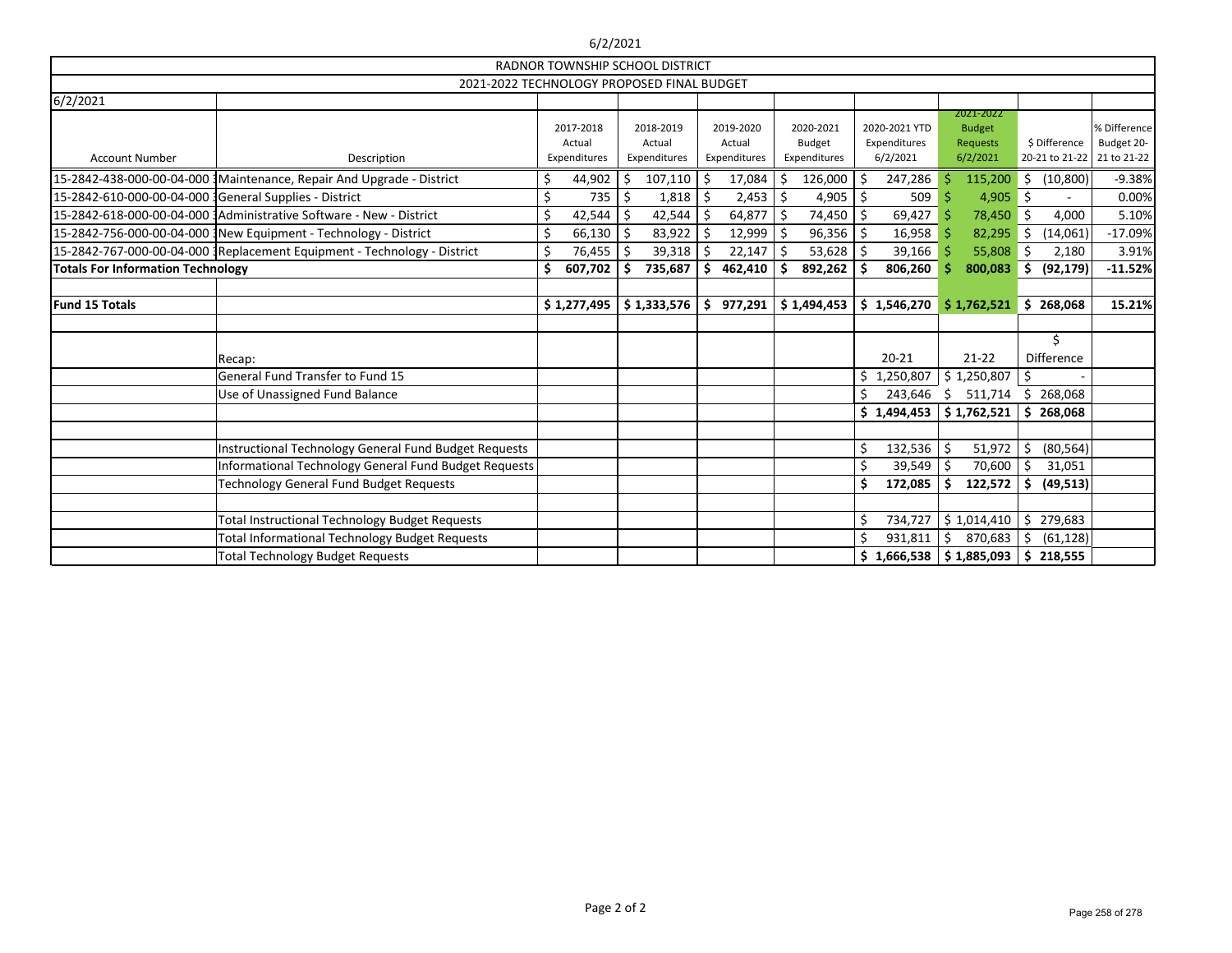# **Radnor Township School District Budget Detail Report Expenditure**

Page: 1 BPR006

| Account Number / ASN                                     | 2018-2019 Actual<br>Expenditures | 2019-2020 Actual<br><b>Expenditures</b> | 2020-2021 Budgeted<br>Expenditures | 2020-2021 YTD<br>Expenditures | 2021-22 Proposed<br>Final Budget Exp | \$ Difference 20/21 to<br>21/22 |
|----------------------------------------------------------|----------------------------------|-----------------------------------------|------------------------------------|-------------------------------|--------------------------------------|---------------------------------|
| 15 Fund 15                                               |                                  |                                         |                                    |                               |                                      |                                 |
| 15-1110-432-000-11-02-000 6393                           | 3,582                            | 1,759                                   | 5,000                              | 0                             | 5,000                                |                                 |
| Regular Instruction - Repairs And Maintenance Serv - IES |                                  |                                         |                                    |                               |                                      |                                 |
| 15-1110-432-000-12-02-000 6394                           | 5,135                            | 1,790                                   | 5,000                              | 3,068                         | 5,000                                | O                               |
| Regular Instruction - Repairs And Maintenance Serv - WES |                                  |                                         |                                    |                               |                                      |                                 |
| 15-1110-432-000-13-02-000 6395                           | 1,840                            | 1,280                                   | 5,000                              | 753                           | 5,000                                | $\Omega$                        |
| Regular Instruction - Repairs And Maintenance Serv - RES |                                  |                                         |                                    |                               |                                      |                                 |
| 15-1110-432-000-14-02-000 6396                           | 1,256                            | 3,795                                   | 5,000                              | 775                           | 5.000                                | $\mathbf{0}$                    |
| Regular Instruction - Repairs And Maintenance Serv - RMS |                                  |                                         |                                    |                               |                                      |                                 |
| 15-1110-432-000-34-02-000 6397                           | 2,593                            | 4,597                                   | 5,000                              | 825                           | 5,000                                | $\Omega$                        |
| Regular Instruction - Repairs And Maintenance Serv - RMS |                                  |                                         |                                    |                               |                                      |                                 |
| 15-1110-432-000-35-02-000 6398                           | 2,810                            | 4,562                                   | 8,000                              | $\mathbf 0$                   | 8,000                                | ∩                               |
| Regular Instruction - Repairs And Maintenance Serv - RHS |                                  |                                         |                                    |                               |                                      |                                 |
| 15-1110-610-000-11-02-000 3179                           | 1,682                            | 5,742                                   | 10,900                             | 2,710                         | 10,900                               |                                 |
| General Supplies - IES                                   |                                  |                                         |                                    |                               |                                      |                                 |
| 15-1110-610-000-12-02-000 3184                           | 6,998                            | 7,795                                   | 10,900                             | 3,157                         | 10,900                               | O                               |
| General Supplies - WES                                   |                                  |                                         |                                    |                               |                                      |                                 |
| 15-1110-610-000-13-02-000 3189                           | 3,955                            | 3,448                                   | 10,900                             | 1,765                         | 10,900                               | O                               |
| <b>General Supplies - RES</b>                            |                                  |                                         |                                    |                               |                                      |                                 |
| 15-1110-610-000-14-02-000 3194                           | 4,006                            | 2,127                                   | 4,360                              | 842                           | 4,360                                | $\Omega$                        |
| General Supplies - RMS - Elem                            |                                  |                                         |                                    |                               |                                      |                                 |
| 15-1110-610-000-34-02-000 3199                           | 8,669                            | 4,737                                   | 4,360                              | 1,099                         | 4,360                                | $\Omega$                        |
| General Supplies - RMS - Sec                             |                                  |                                         |                                    |                               |                                      |                                 |
| 15-1110-610-000-35-02-000 3204                           | 9,891                            | 4,836                                   | 14,715                             | 7,894                         | 14,715                               | O                               |
| General Supplies - RHS                                   |                                  |                                         |                                    |                               |                                      |                                 |
| 15-1110-618-000-11-02-000 3180                           | 0                                | $\pmb{0}$                               | 1,090                              | $\mathbf 0$                   | 1,090                                | O                               |
| Administrative Software - New - IES                      |                                  |                                         |                                    |                               |                                      |                                 |
| 15-1110-618-000-12-02-000 3185                           | 0                                | $\pmb{0}$                               | 1,090                              | $\mathsf{O}$                  | 1,090                                |                                 |
| Administrative Software - New - WES                      |                                  |                                         |                                    |                               |                                      |                                 |
| 15-1110-618-000-13-02-000 3190                           | 0                                | $\mathbf 0$                             | 1,090                              | $\mathbf 0$                   | 1,090                                | $\Omega$                        |
| Administrative Software - New - RES                      |                                  |                                         |                                    |                               |                                      |                                 |
| 15-1110-618-000-14-02-000 3195                           | 0                                | $\pmb{0}$                               | 1,635                              | $\mathbf 0$                   | 545                                  | $-1,090$                        |
| Administrative Software - New - RMS - Elem               |                                  |                                         |                                    |                               |                                      |                                 |
| 15-1110-618-000-34-02-000 3200                           | 0                                | $\mathbf 0$                             | 2,725                              | $\mathbf 0$                   | 545                                  | $-2,180$                        |
| Administrative Software - New - RMS - Sec                |                                  |                                         |                                    |                               |                                      |                                 |
| 15-1110-618-000-35-02-000 3205                           | 0                                | $\pmb{0}$                               | 3,270                              | $\mathbf 0$                   | 3,270                                | 0                               |
| Administrative Software - New - RHS                      |                                  |                                         |                                    |                               |                                      |                                 |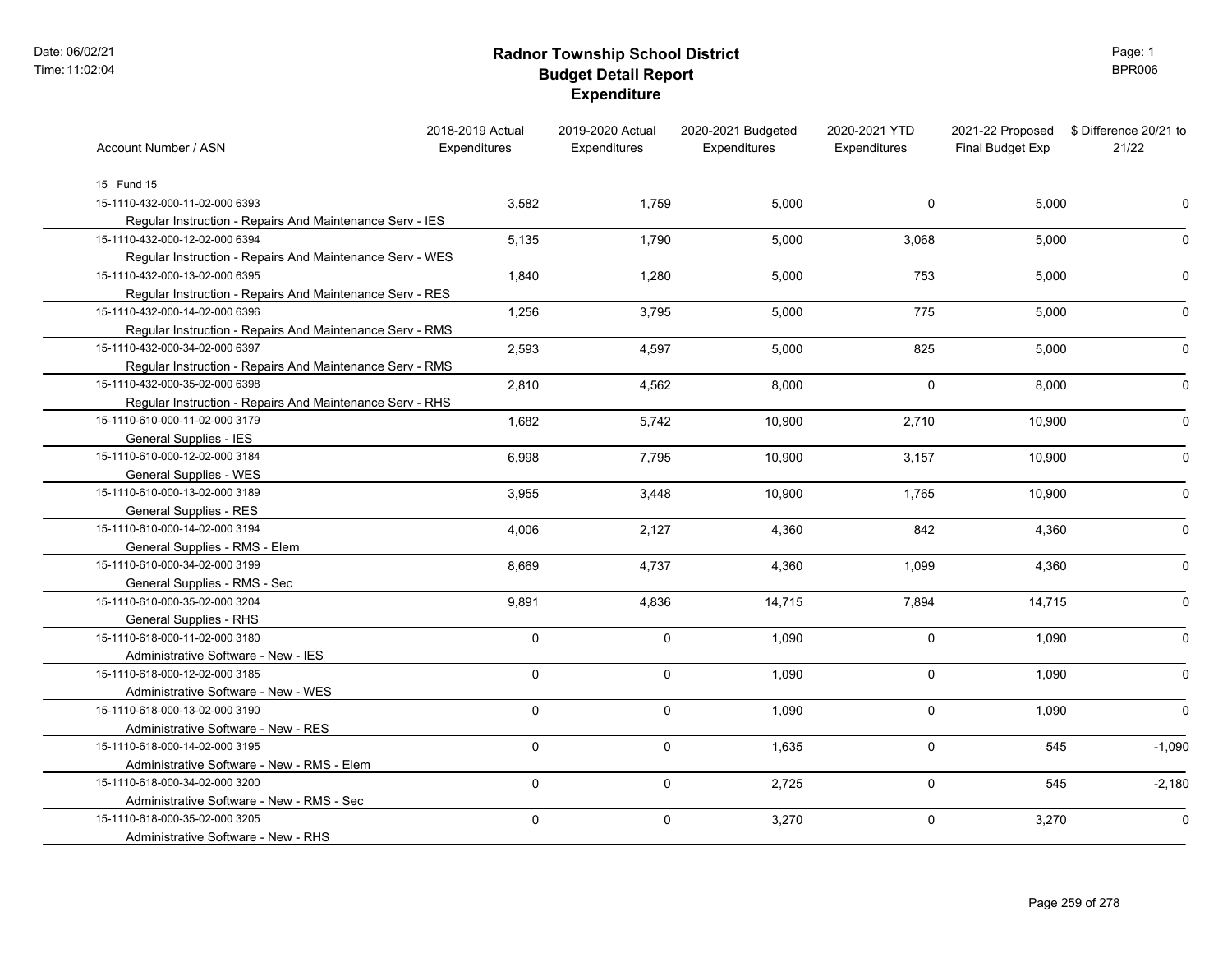# **Radnor Township School District Budget Detail Report Expenditure**

Page: 2 BPR006

| 15 Fund 15<br>15-1110-756-000-11-02-000 3181<br>0<br>1,360<br>0<br>$\mathbf 0$<br>0<br>New Equipment - Technology - IES<br>15-1110-756-000-14-02-000 3196<br>0<br>$\mathbf 0$<br>$\mathbf 0$<br>32,679<br>32,940<br>New Equipment - Technology - RMS - Elem<br>15-1110-756-000-34-02-000 3201<br>40,091<br>$\mathbf 0$<br>$\mathbf 0$<br>$\mathbf 0$<br>72,679<br>New Equipment - Technology - RMS - Sec<br>$\mathbf{0}$<br>$\mathbf 0$<br>15-1110-756-000-35-02-000 3206<br>152,545<br>347,066<br>$\mathbf 0$<br>New Equipment - Technology - RHS<br>15-1110-767-000-11-02-000 3182<br>35,613<br>10,526<br>72,594<br>50,826<br>75,517<br>Replacement Equipment - Technology - IES<br>15-1110-767-000-12-02-000 3187<br>74,913<br>11,516<br>50,826<br>86,328<br>75,517 | Account Number / ASN | 2018-2019 Actual<br>Expenditures | 2019-2020 Actual<br><b>Expenditures</b> | 2020-2021 Budgeted<br>Expenditures | 2020-2021 YTD<br>Expenditures | 2021-22 Proposed<br>Final Budget Exp | \$ Difference 20/21 to<br>21/22 |
|------------------------------------------------------------------------------------------------------------------------------------------------------------------------------------------------------------------------------------------------------------------------------------------------------------------------------------------------------------------------------------------------------------------------------------------------------------------------------------------------------------------------------------------------------------------------------------------------------------------------------------------------------------------------------------------------------------------------------------------------------------------------|----------------------|----------------------------------|-----------------------------------------|------------------------------------|-------------------------------|--------------------------------------|---------------------------------|
|                                                                                                                                                                                                                                                                                                                                                                                                                                                                                                                                                                                                                                                                                                                                                                        |                      |                                  |                                         |                                    |                               |                                      |                                 |
|                                                                                                                                                                                                                                                                                                                                                                                                                                                                                                                                                                                                                                                                                                                                                                        |                      |                                  |                                         |                                    |                               |                                      |                                 |
|                                                                                                                                                                                                                                                                                                                                                                                                                                                                                                                                                                                                                                                                                                                                                                        |                      |                                  |                                         |                                    |                               |                                      | 0                               |
|                                                                                                                                                                                                                                                                                                                                                                                                                                                                                                                                                                                                                                                                                                                                                                        |                      |                                  |                                         |                                    |                               |                                      |                                 |
|                                                                                                                                                                                                                                                                                                                                                                                                                                                                                                                                                                                                                                                                                                                                                                        |                      |                                  |                                         |                                    |                               |                                      | 0                               |
|                                                                                                                                                                                                                                                                                                                                                                                                                                                                                                                                                                                                                                                                                                                                                                        |                      |                                  |                                         |                                    |                               |                                      |                                 |
|                                                                                                                                                                                                                                                                                                                                                                                                                                                                                                                                                                                                                                                                                                                                                                        |                      |                                  |                                         |                                    |                               |                                      | 0                               |
|                                                                                                                                                                                                                                                                                                                                                                                                                                                                                                                                                                                                                                                                                                                                                                        |                      |                                  |                                         |                                    |                               |                                      |                                 |
|                                                                                                                                                                                                                                                                                                                                                                                                                                                                                                                                                                                                                                                                                                                                                                        |                      |                                  |                                         |                                    |                               |                                      | $\mathbf 0$                     |
|                                                                                                                                                                                                                                                                                                                                                                                                                                                                                                                                                                                                                                                                                                                                                                        |                      |                                  |                                         |                                    |                               |                                      |                                 |
|                                                                                                                                                                                                                                                                                                                                                                                                                                                                                                                                                                                                                                                                                                                                                                        |                      |                                  |                                         |                                    |                               |                                      | 21,768                          |
|                                                                                                                                                                                                                                                                                                                                                                                                                                                                                                                                                                                                                                                                                                                                                                        |                      |                                  |                                         |                                    |                               |                                      |                                 |
|                                                                                                                                                                                                                                                                                                                                                                                                                                                                                                                                                                                                                                                                                                                                                                        |                      |                                  |                                         |                                    |                               |                                      | 35,502                          |
| Replacement Equipment - Technology - WES                                                                                                                                                                                                                                                                                                                                                                                                                                                                                                                                                                                                                                                                                                                               |                      |                                  |                                         |                                    |                               |                                      |                                 |
| 15-1110-767-000-13-02-000 3192<br>43,435<br>13,116<br>89,271<br>50,826<br>75,517                                                                                                                                                                                                                                                                                                                                                                                                                                                                                                                                                                                                                                                                                       |                      |                                  |                                         |                                    |                               |                                      | 38,445                          |
| Replacement Equipment - Technology - RES                                                                                                                                                                                                                                                                                                                                                                                                                                                                                                                                                                                                                                                                                                                               |                      |                                  |                                         |                                    |                               |                                      |                                 |
| 15-1110-767-000-14-02-000 3197<br>36,871<br>891<br>41,184<br>41,184<br>139,520                                                                                                                                                                                                                                                                                                                                                                                                                                                                                                                                                                                                                                                                                         |                      |                                  |                                         |                                    |                               |                                      | 98,336                          |
| Replacement Equipment - Technology - RMS - Elem                                                                                                                                                                                                                                                                                                                                                                                                                                                                                                                                                                                                                                                                                                                        |                      |                                  |                                         |                                    |                               |                                      |                                 |
| 15-1110-767-000-34-02-000 3202<br>61,561<br>3,168<br>41,184<br>0<br>41,184                                                                                                                                                                                                                                                                                                                                                                                                                                                                                                                                                                                                                                                                                             |                      |                                  |                                         |                                    |                               |                                      | $-41,184$                       |
| Replacement Equipment - Technology - RMS - Sec                                                                                                                                                                                                                                                                                                                                                                                                                                                                                                                                                                                                                                                                                                                         |                      |                                  |                                         |                                    |                               |                                      |                                 |
| 15-1110-767-000-35-02-000 3207<br>35,176<br>7,739<br>267,310<br>408,203<br>477,960                                                                                                                                                                                                                                                                                                                                                                                                                                                                                                                                                                                                                                                                                     |                      |                                  |                                         |                                    |                               |                                      | 210,650                         |
| Replacement Equipment - Technology - RHS                                                                                                                                                                                                                                                                                                                                                                                                                                                                                                                                                                                                                                                                                                                               |                      |                                  |                                         |                                    |                               |                                      |                                 |
| 15-2619-538-000-00-04-000 3208<br>49,249<br>25,389<br>116,915<br>75,625<br>112,975                                                                                                                                                                                                                                                                                                                                                                                                                                                                                                                                                                                                                                                                                     |                      |                                  |                                         |                                    |                               |                                      | $-3,940$                        |
| <b>Telecommunication Services - District</b>                                                                                                                                                                                                                                                                                                                                                                                                                                                                                                                                                                                                                                                                                                                           |                      |                                  |                                         |                                    |                               |                                      |                                 |
| 15-2842-330-000-00-04-000 3209<br>158,433<br>183,678<br>127,150<br>143,009<br>153,150                                                                                                                                                                                                                                                                                                                                                                                                                                                                                                                                                                                                                                                                                  |                      |                                  |                                         |                                    |                               |                                      | $-30,528$                       |
| <b>Purchased Professional Services - District</b>                                                                                                                                                                                                                                                                                                                                                                                                                                                                                                                                                                                                                                                                                                                      |                      |                                  |                                         |                                    |                               |                                      |                                 |
| 15-2842-340-000-00-04-000 3210<br>253,293<br>190,311<br>236,330<br>214,280<br>197,300                                                                                                                                                                                                                                                                                                                                                                                                                                                                                                                                                                                                                                                                                  |                      |                                  |                                         |                                    |                               |                                      | $-39,030$                       |
| <b>Technical Services - District</b>                                                                                                                                                                                                                                                                                                                                                                                                                                                                                                                                                                                                                                                                                                                                   |                      |                                  |                                         |                                    |                               |                                      |                                 |
| 15-2842-438-000-00-04-000 3212<br>107,110<br>247,286<br>17,084<br>126,000<br>115,200                                                                                                                                                                                                                                                                                                                                                                                                                                                                                                                                                                                                                                                                                   |                      |                                  |                                         |                                    |                               |                                      | $-10,800$                       |
| Maintenance, Repair And Upgrade - District                                                                                                                                                                                                                                                                                                                                                                                                                                                                                                                                                                                                                                                                                                                             |                      |                                  |                                         |                                    |                               |                                      |                                 |
| 15-2842-610-000-00-04-000 3213<br>1,818<br>509<br>2,453<br>4,905<br>4,905                                                                                                                                                                                                                                                                                                                                                                                                                                                                                                                                                                                                                                                                                              |                      |                                  |                                         |                                    |                               |                                      | $\mathbf 0$                     |
| General Supplies - District                                                                                                                                                                                                                                                                                                                                                                                                                                                                                                                                                                                                                                                                                                                                            |                      |                                  |                                         |                                    |                               |                                      |                                 |
| 15-2842-618-000-00-04-000 3214<br>42,544<br>64,877<br>74,450<br>69,427<br>78,450                                                                                                                                                                                                                                                                                                                                                                                                                                                                                                                                                                                                                                                                                       |                      |                                  |                                         |                                    |                               |                                      | 4,000                           |
| Administrative Software - New - District                                                                                                                                                                                                                                                                                                                                                                                                                                                                                                                                                                                                                                                                                                                               |                      |                                  |                                         |                                    |                               |                                      |                                 |
| 15-2842-756-000-00-04-000 3215<br>83,922<br>12,999<br>82,295<br>96,356<br>16,958                                                                                                                                                                                                                                                                                                                                                                                                                                                                                                                                                                                                                                                                                       |                      |                                  |                                         |                                    |                               |                                      | $-14,061$                       |
| New Equipment - Technology - District                                                                                                                                                                                                                                                                                                                                                                                                                                                                                                                                                                                                                                                                                                                                  |                      |                                  |                                         |                                    |                               |                                      |                                 |
| 15-2842-767-000-00-04-000 3216<br>39,318<br>22,147<br>53,628<br>55,808<br>39,166                                                                                                                                                                                                                                                                                                                                                                                                                                                                                                                                                                                                                                                                                       |                      |                                  |                                         |                                    |                               |                                      | 2,180                           |
| Replacement Equipment - Technology - District                                                                                                                                                                                                                                                                                                                                                                                                                                                                                                                                                                                                                                                                                                                          |                      |                                  |                                         |                                    |                               |                                      |                                 |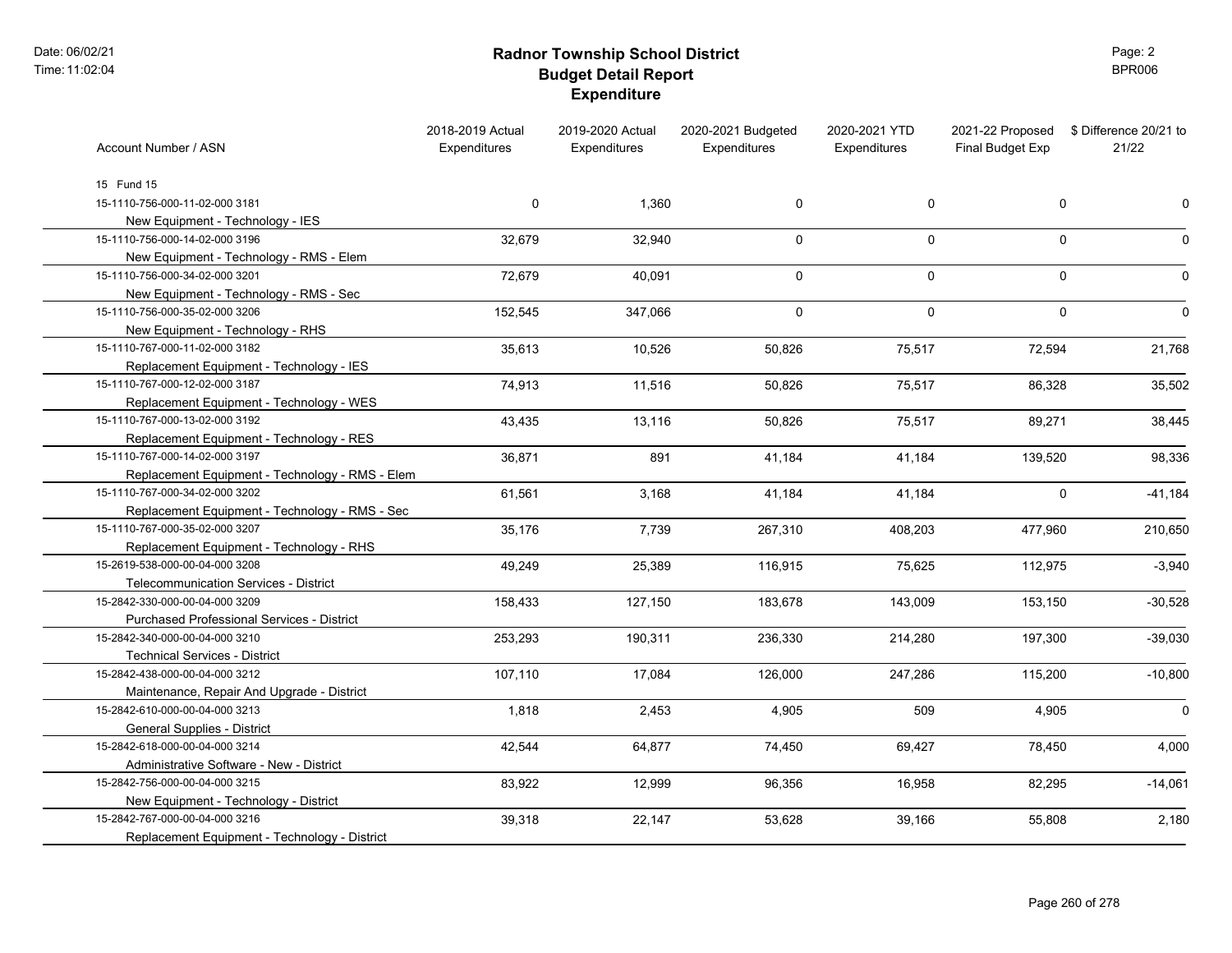| Date: 06/02/21<br>Time: 11:02:04 |                                  | <b>Radnor Township School District</b><br><b>Budget Detail Report</b><br><b>Expenditure</b> |                                    |                               |                                      |                                 |  |  |  |
|----------------------------------|----------------------------------|---------------------------------------------------------------------------------------------|------------------------------------|-------------------------------|--------------------------------------|---------------------------------|--|--|--|
| Account Number / ASN             | 2018-2019 Actual<br>Expenditures | 2019-2020 Actual<br>Expenditures                                                            | 2020-2021 Budgeted<br>Expenditures | 2020-2021 YTD<br>Expenditures | 2021-22 Proposed<br>Final Budget Exp | \$ Difference 20/21 to<br>21/22 |  |  |  |
| 15 Fund (E) TOTALS               | 1,333,576                        | 977,291                                                                                     | 1,494,453                          | 1,546,270                     | 1,762,521                            | 268,068                         |  |  |  |
| FINAL TOTALS FOR REPORT          | 1,333,576                        | 977.291                                                                                     | 1,494,453                          | 1,546,270                     | 1,762,521                            | 268,068                         |  |  |  |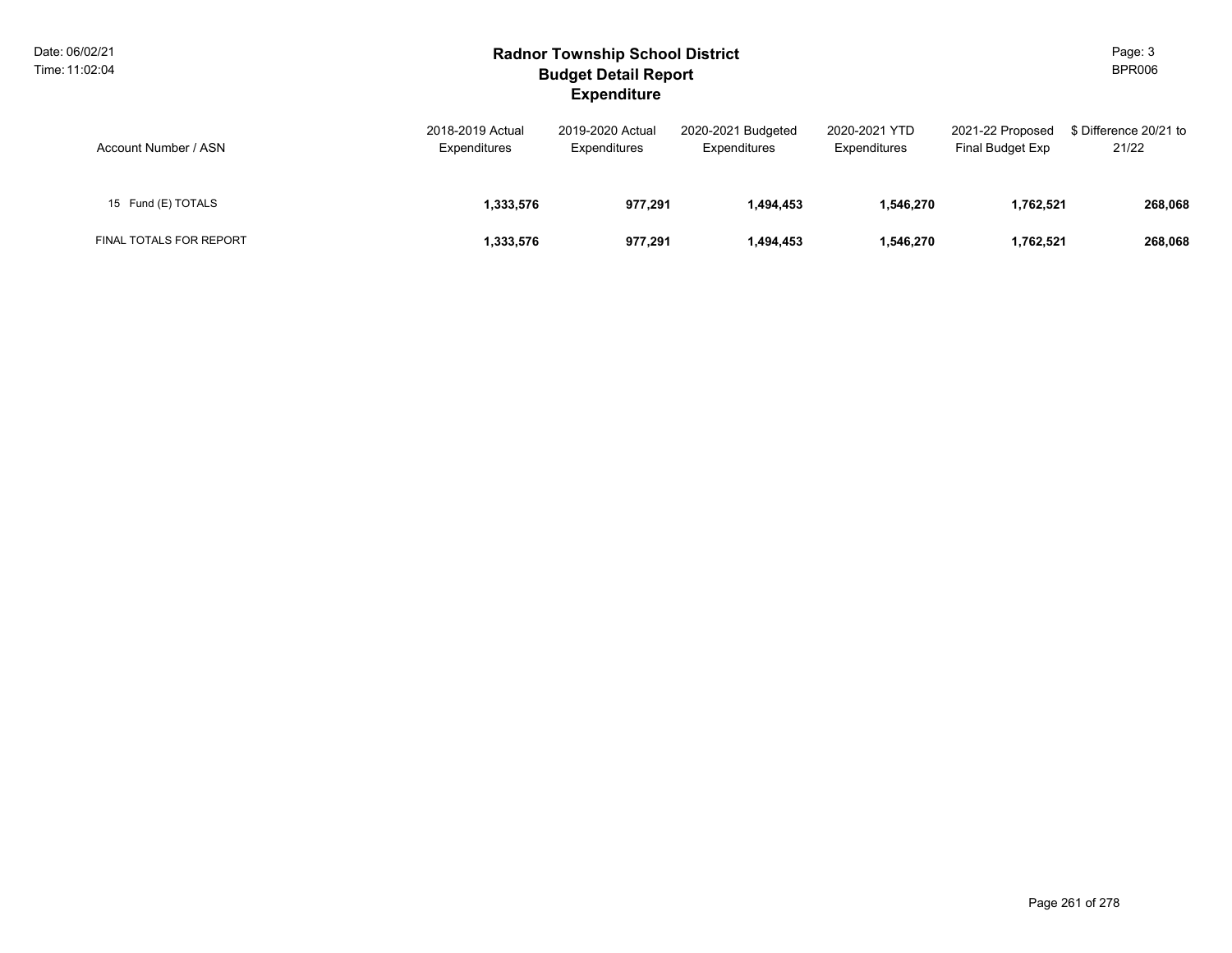# **Radnor Township School District Budget Detail Report Expenditure**

Page: 1 BPR006

| Account Number / ASN                                     | 2018-2019 Actual<br>Expenditures | 2019-2020 Actual<br><b>Expenditures</b> | 2020-2021 Budgeted<br>Expenditures | 2020-2021 YTD<br>Expenditures | 2021-22 Proposed<br>Final Budget Exp | \$ Difference 20/21 to<br>21/22 |
|----------------------------------------------------------|----------------------------------|-----------------------------------------|------------------------------------|-------------------------------|--------------------------------------|---------------------------------|
| 15 Fund 15                                               |                                  |                                         |                                    |                               |                                      |                                 |
| 15-1110-432-000-11-02-000 6393                           | 3,582                            | 1,759                                   | 5,000                              | 0                             | 5,000                                | 0                               |
| Regular Instruction - Repairs And Maintenance Serv - IES |                                  |                                         |                                    |                               |                                      |                                 |
| 15-1110-432-000-12-02-000 6394                           | 5,135                            | 1,790                                   | 5,000                              | 3,068                         | 5,000                                | 0                               |
| Regular Instruction - Repairs And Maintenance Serv - WES |                                  |                                         |                                    |                               |                                      |                                 |
| 15-1110-432-000-13-02-000 6395                           | 1,840                            | 1,280                                   | 5,000                              | 753                           | 5,000                                |                                 |
| Regular Instruction - Repairs And Maintenance Serv - RES |                                  |                                         |                                    |                               |                                      |                                 |
| 15-1110-432-000-14-02-000 6396                           | 1,256                            | 3,795                                   | 5,000                              | 775                           | 5,000                                | 0                               |
| Regular Instruction - Repairs And Maintenance Serv - RMS |                                  |                                         |                                    |                               |                                      |                                 |
| 15-1110-432-000-34-02-000 6397                           | 2,593                            | 4,597                                   | 5,000                              | 825                           | 5,000                                |                                 |
| Regular Instruction - Repairs And Maintenance Serv - RMS |                                  |                                         |                                    |                               |                                      |                                 |
| 15-1110-432-000-35-02-000 6398                           | 2,810                            | 4,562                                   | 8,000                              | 0                             | 8,000                                |                                 |
| Regular Instruction - Repairs And Maintenance Serv - RHS |                                  |                                         |                                    |                               |                                      |                                 |
| 15-1110-610-000-11-02-000 3179                           | 1,682                            | 5,742                                   | 10,900                             | 2,710                         | 10,900                               |                                 |
| General Supplies - IES                                   |                                  |                                         |                                    |                               |                                      |                                 |
| 15-1110-610-000-12-02-000 3184                           | 6,998                            | 7,795                                   | 10,900                             | 3,157                         | 10,900                               |                                 |
| General Supplies - WES                                   |                                  |                                         |                                    |                               |                                      |                                 |
| 15-1110-610-000-13-02-000 3189                           | 3,955                            | 3,448                                   | 10,900                             | 1,765                         | 10,900                               | 0                               |
| General Supplies - RES                                   |                                  |                                         |                                    |                               |                                      |                                 |
| 15-1110-610-000-14-02-000 3194                           | 4,006                            | 2,127                                   | 4,360                              | 842                           | 4,360                                | 0                               |
| General Supplies - RMS - Elem                            |                                  |                                         |                                    |                               |                                      |                                 |
| 15-1110-610-000-34-02-000 3199                           | 8,669                            | 4,737                                   | 4,360                              | 1,099                         | 4,360                                | 0                               |
| General Supplies - RMS - Sec                             |                                  |                                         |                                    |                               |                                      |                                 |
| 15-1110-610-000-35-02-000 3204                           | 9,891                            | 4,836                                   | 14,715                             | 7,894                         | 14,715                               | U                               |
| General Supplies - RHS                                   |                                  |                                         |                                    |                               |                                      |                                 |
| 15-1110-618-000-11-02-000 3180                           | $\mathsf{O}\xspace$              | 0                                       | 1,090                              | 0                             | 1,090                                |                                 |
| Administrative Software - New - IES                      |                                  |                                         |                                    |                               |                                      |                                 |
| 15-1110-618-000-12-02-000 3185                           | $\mathsf{O}\xspace$              | $\mathbf 0$                             | 1,090                              | 0                             | 1,090                                |                                 |
| Administrative Software - New - WES                      |                                  |                                         |                                    |                               |                                      |                                 |
| 15-1110-618-000-13-02-000 3190                           | $\mathbf 0$                      | $\mathbf 0$                             | 1,090                              | 0                             | 1,090                                | $\Omega$                        |
| Administrative Software - New - RES                      |                                  |                                         |                                    |                               |                                      |                                 |
| 15-1110-618-000-14-02-000 3195                           | $\mathbf 0$                      | 0                                       | 1,635                              | 0                             | 545                                  | $-1,090$                        |
| Administrative Software - New - RMS - Elem               |                                  |                                         |                                    |                               |                                      |                                 |
| 15-1110-618-000-34-02-000 3200                           | $\mathbf 0$                      | $\mathbf 0$                             | 2,725                              | 0                             | 545                                  | $-2,180$                        |
| Administrative Software - New - RMS - Sec                |                                  |                                         |                                    |                               |                                      |                                 |
| 15-1110-618-000-35-02-000 3205                           | $\mathbf 0$                      | $\mathsf{O}$                            | 3,270                              | 0                             | 3,270                                | 0                               |
| Administrative Software - New - RHS                      |                                  |                                         |                                    |                               |                                      |                                 |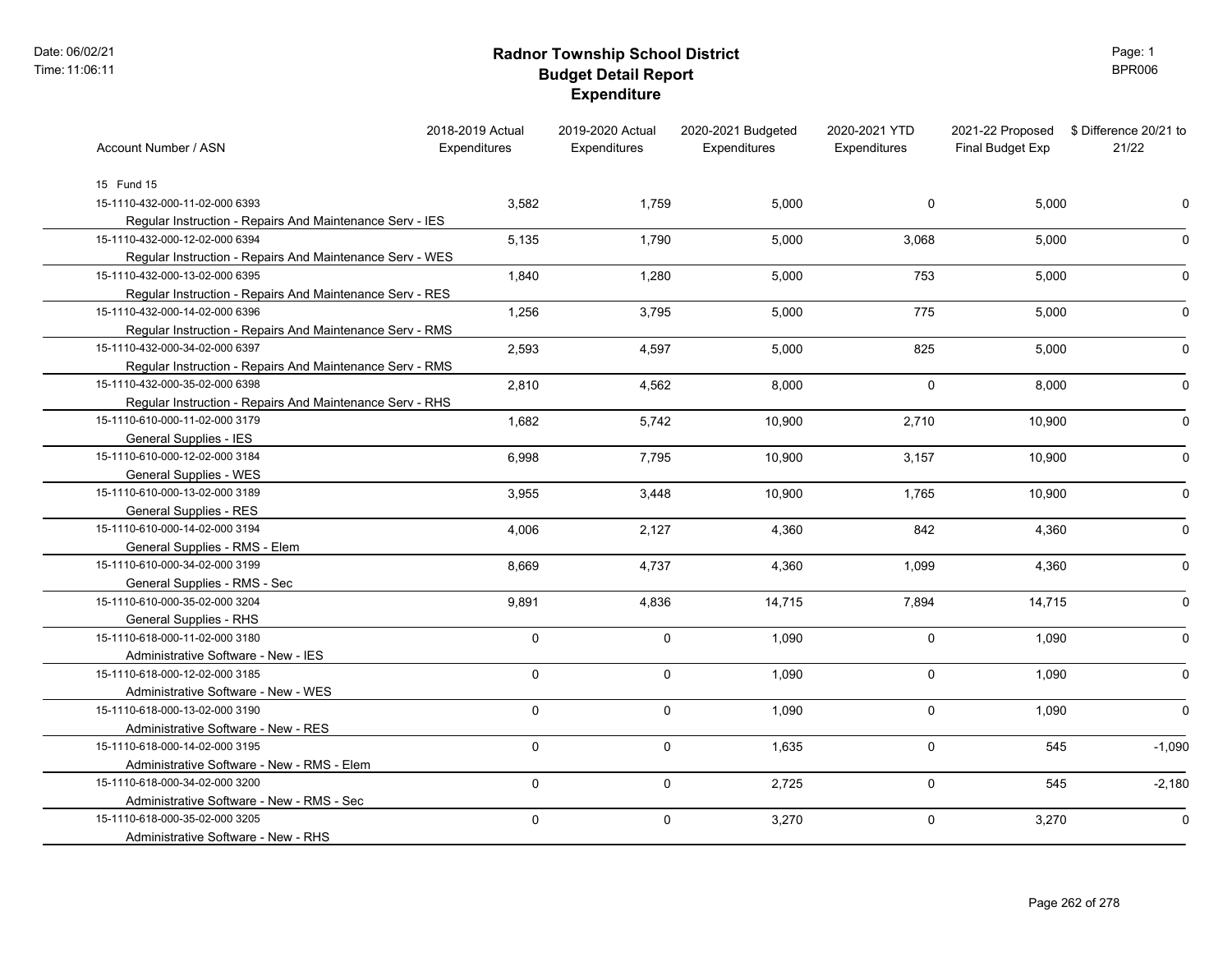Date: 06/02/21 Time:11:06:12

# **Radnor Township School District Budget Detail Report Expenditure**

Page: 2 BPR006

| Account Number / ASN                            | 2018-2019 Actual<br>Expenditures | 2019-2020 Actual<br>Expenditures | 2020-2021 Budgeted<br>Expenditures | 2020-2021 YTD<br>Expenditures | 2021-22 Proposed<br>Final Budget Exp | \$ Difference 20/21 to<br>21/22 |
|-------------------------------------------------|----------------------------------|----------------------------------|------------------------------------|-------------------------------|--------------------------------------|---------------------------------|
| 15 Fund 15                                      |                                  |                                  |                                    |                               |                                      |                                 |
| 15-1110-756-000-11-02-000 3181                  | 0                                | 1,360                            | $\mathbf 0$                        | $\mathbf{0}$                  | 0                                    | O                               |
| New Equipment - Technology - IES                |                                  |                                  |                                    |                               |                                      |                                 |
| 15-1110-756-000-14-02-000 3196                  | 32,679                           | 32,940                           | $\mathbf 0$                        | $\mathbf{0}$                  | $\mathbf 0$                          | $\Omega$                        |
| New Equipment - Technology - RMS - Elem         |                                  |                                  |                                    |                               |                                      |                                 |
| 15-1110-756-000-34-02-000 3201                  | 72,679                           | 40,091                           | 0                                  | $\mathbf 0$                   | $\mathbf 0$                          | $\Omega$                        |
| New Equipment - Technology - RMS - Sec          |                                  |                                  |                                    |                               |                                      |                                 |
| 15-1110-756-000-35-02-000 3206                  | 152,545                          | 347,066                          | $\mathbf 0$                        | $\mathbf{0}$                  | $\mathbf 0$                          | $\Omega$                        |
| New Equipment - Technology - RHS                |                                  |                                  |                                    |                               |                                      |                                 |
| 15-1110-767-000-11-02-000 3182                  | 35,613                           | 10,526                           | 50,826                             | 75,517                        | 72,594                               | 21,768                          |
| Replacement Equipment - Technology - IES        |                                  |                                  |                                    |                               |                                      |                                 |
| 15-1110-767-000-12-02-000 3187                  | 74,913                           | 11,516                           | 50,826                             | 75,517                        | 86,328                               | 35,502                          |
| Replacement Equipment - Technology - WES        |                                  |                                  |                                    |                               |                                      |                                 |
| 15-1110-767-000-13-02-000 3192                  | 43,435                           | 13,116                           | 50,826                             | 75,517                        | 89,271                               | 38,445                          |
| Replacement Equipment - Technology - RES        |                                  |                                  |                                    |                               |                                      |                                 |
| 15-1110-767-000-14-02-000 3197                  | 36,871                           | 891                              | 41,184                             | 41,184                        | 139,520                              | 98,336                          |
| Replacement Equipment - Technology - RMS - Elem |                                  |                                  |                                    |                               |                                      |                                 |
| 15-1110-767-000-34-02-000 3202                  | 61,561                           | 3,168                            | 41,184                             | 41,184                        | $\Omega$                             | $-41,184$                       |
| Replacement Equipment - Technology - RMS - Sec  |                                  |                                  |                                    |                               |                                      |                                 |
| 15-1110-767-000-35-02-000 3207                  | 35,176                           | 7,739                            | 267,310                            | 408,203                       | 477,960                              | 210,650                         |
| Replacement Equipment - Technology - RHS        |                                  |                                  |                                    |                               |                                      |                                 |
| 15 Fund (E) TOTALS                              | 597,889                          | 514,881                          | 602,191                            | 740,010                       | 962,438                              | 360,247                         |
| FINAL TOTALS FOR REPORT                         | 597,889                          | 514,881                          | 602,191                            | 740,010                       | 962,438                              | 360,247                         |